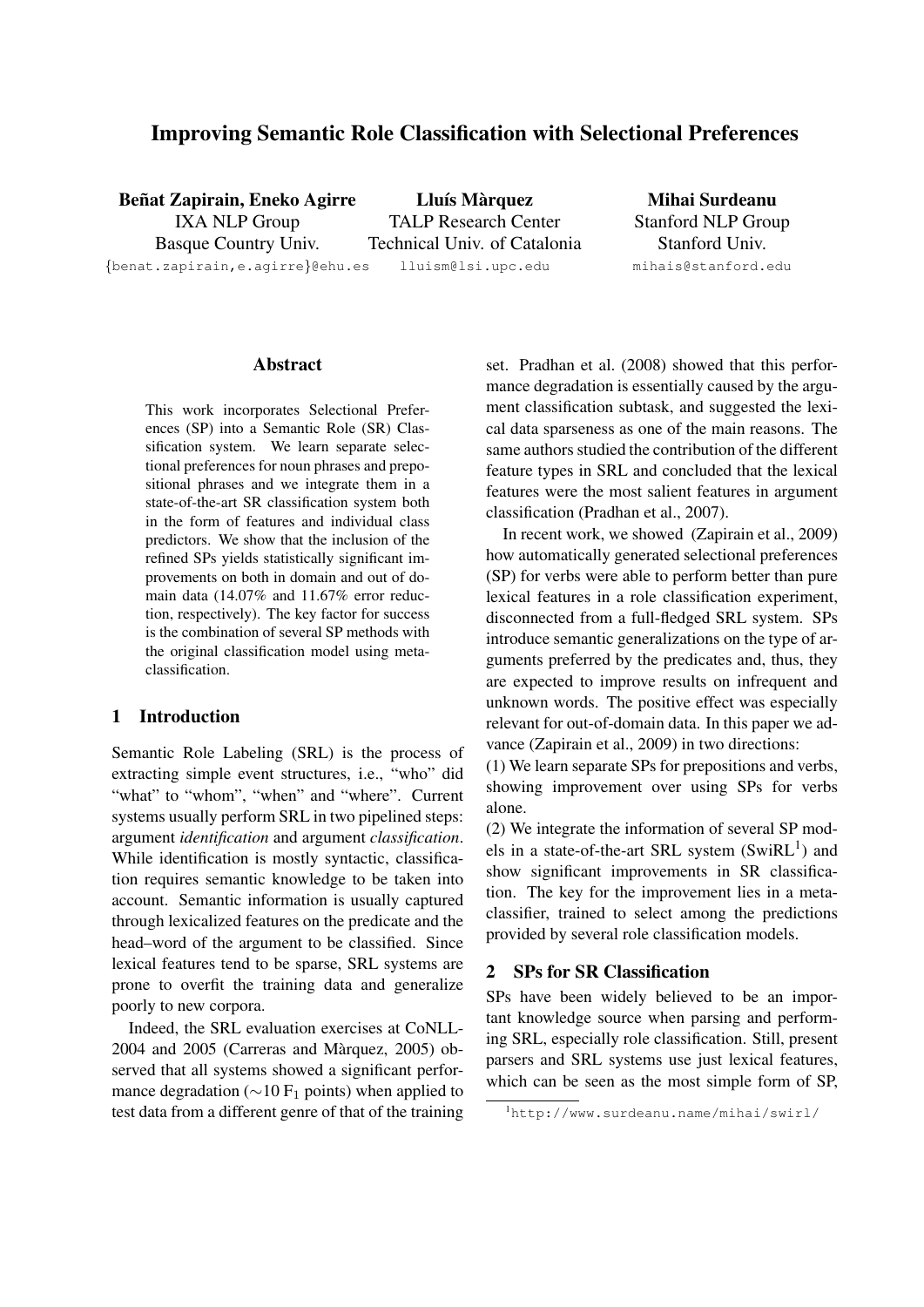where the headword needs to be seen in the training data, and otherwise the SP is not satisfied. Gildea and Jurafsky (2002) showed barely significant improvements in semantic role classification of NPs for FrameNet roles using distributional clusters. In (Erk, 2007) a number of SP models are tested in a pseudo-task related to SRL. More recently, we showed (Zapirain et al., 2009) that several methods to automatically generate SPs generalize well and outperform lexical match in a large dataset for semantic role classification, but the impact on a full system was not explored.

In this work we apply a subset of the SP methods proposed in (Zapirain et al., 2009). These methods can be split in two main families, depending on the resource used to compute similarity: WordNetbased methods and distributional methods. Both families define a similarity score between a word (the headword of the argument to be classified) and a set of words (the headwords of arguments of a given role).

WordNet-based similarity: One of the models that we used is based on Resnik's similarity measure (1993), referring to it as res. The other model is an in-house method (Zapirain et al., 2009), referred as wn, which only takes into account the depth of the most common ancestor, and returns SPs that are as specific as possible.

Distributional similarity: Following (Zapirain et al., 2009) we considered both first order and second order similarity. In first order similarity, the similarity of two words was computed using the cosine (or Jaccard measure) of the co-occurrence vectors of the two words. Co-occurrence vectors where constructed using freely available software (Padó and Lapata, 2007) run over the British National Corpus. We used the optimal parameters (Padó and Lapata, 2007, p. 179). We will refer to these similarities as  $sim_{cos}$  and  $sim_{Jac}$ , respectively. In contrast, second order similarity uses vectors of similar words, i.e., the similarity of two words was computed using the cosine (or Jaccard measure) between the thesaurus entries of those words in Lin's thesaurus (Lin, 1998). We refer to these as  $sim_{cos}^2$  and  $sim_{Jac}^2$ .

Given a target sentence with a verb and its arguments, the task of SR classification is to assign the correct role to each of the arguments. When using SPs alone, we only use the headwords of the ar-

guments, and each argument is classified independently of the rest. For each headword, we select the role  $(r)$  of the verb  $(c)$  which fits best the head word (w), where the goodness of fit  $(SP_{sim}(v, r, w))$  is modeled using one of the similarity models above, between the headword  $w$  and the headwords seen in training data for role  $r$  of verb  $v$ . This selection rule is formalized as follows:

$$
R_{sim}(v, w) = \arg\max_{r \in \text{Roles}(v)} SP_{sim}(v, r, w) \quad (1)
$$

In our previous work (Zapirain et al., 2009), we modelled SPs for pairs of predicates (verbs) and arguments, independently of the fact that the argument is a core argument (typically a noun) or an adjunct argument (typically a prepositional phrase). In contrast, (Litkowski and Hargraves, 2005) show that prepositions have SPs of their own, especially when functioning as adjuncts. We therefore decided to split SPs according to whether the potential argument is a Prepositional Phrase (PP) or a Noun Phrase  $(NP)$ . For NPs, which tend to be core arguments<sup>2</sup>, we use the SPs of the verb (as formalized above). For PPs, which have an even distribution between core and adjunct arguments, we use the SPs of the prepositions alone, ignoring the verbs. Implementation wise, this means that in Eq.  $(1)$ , we change v for  $p$ , where  $p$  is the preposition heading the PP.

#### 3 Experiments with SPs in isolation

In this section we evaluate the use of SPs for classification in isolation, i.e., we use formula 1, and no other information. In addition we contrast the use of both verb-role and preposition-role SPs, as compared to the use of verb-role SPs alone.

The dataset used in these experiments (and in Section 4) is the same as provided by the CoNLL-2005 shared task on SRL (Carreras and Màrquez, 2005). This dataset comprises several sections of the Prop-Bank corpus (news from the WSJ) as well as an extract of the Brown Corpus. Sections 02-21 are used for generating the SPs and training, Section 00 for development, and Section 23 for testing, as customary. The Brown Corpus is used for out-of-domain testing, but due to the limited size of the provided section, we extended it with instances from Sem- $Link<sup>3</sup>$ . Since the focus of this work is on argument

 $2$ In our training data, NPs are adjuncts only 5% of the times <sup>3</sup>http://verbs.colorado.edu/semlink/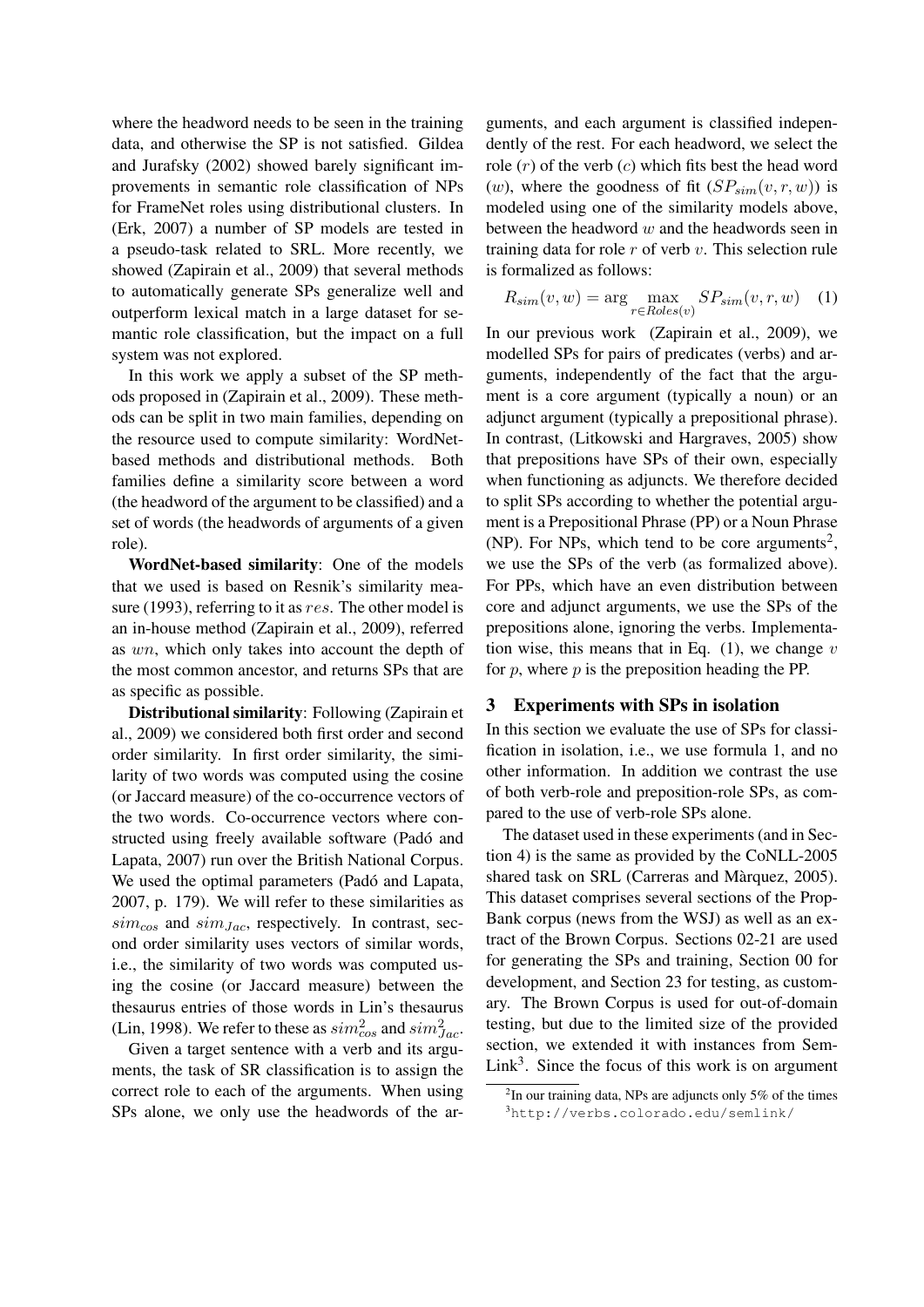|                                 | Verb-Role SPs |       |                |       |       | Preposition-Role and Verb-Role SPs |          |       |                |              |       |                |
|---------------------------------|---------------|-------|----------------|-------|-------|------------------------------------|----------|-------|----------------|--------------|-------|----------------|
|                                 | WSJ-test      |       |                | Brown |       |                                    | WSJ-test |       |                | <b>Brown</b> |       |                |
|                                 | prec.         | rec.  | F <sub>1</sub> | prec. | rec.  | F <sub>1</sub>                     | prec.    | rec.  | F <sub>1</sub> | prec.        | rec.  | F <sub>1</sub> |
| lexical                         | 70.75         | 26.66 | 39.43          | 59.39 | 05.51 | 10.08                              | 82.98    | 43.77 | 57.31          | 68.47        | 13.60 | 22.69          |
| $SP_{res}$                      | 45.07         | 37.11 | 40.71          | 36.34 | 27.58 | 31.33                              | 63.47    | 53.24 | 57.91          | 55.12        | 44.15 | 49.03          |
| $SP_{wn}$                       | 55.44         | 45.58 | 50.03          | 41.76 | 31.58 | 35.96                              | 65.70    | 63.88 | 64.78          | 60.08        | 48.10 | 53.43          |
| $\bar{SP}_{sim_{Jac}}$          | 48.85         | 46.38 | 47.58          | 42.10 | 34.34 | 37.82                              | 61.83    | 61.40 | 61.61          | 55.42        | 53.45 | 54.42          |
| $SP_{sim_{cos}}$                | 53.13         | 50.44 | 51.75          | 43.24 | 35.27 | 38.85                              | 64.67    | 64.22 | 64.44          | 56.56        | 54.54 | 55.53          |
|                                 | 61.76         | 58.63 | 60.16          | 51.97 | 42.39 | 46.69                              | 70.82    | 70.33 | 70.57          | 62.37        | 60.15 | 61.24          |
| $SP_{si \underline{m_{cos}^2}}$ | 61.12         | 58.12 | 59.63          | 51.92 | 42.35 | 46.65                              | 70.28    | 69.80 | 70.04          | 62.36        | 60.14 | 61.23          |

Table 1: Results for SPs in isolation, left for verb SPs, and right both preposition and verb SPs.

| Labels proposed by the base models                          |  |  |  |  |  |
|-------------------------------------------------------------|--|--|--|--|--|
| Number of base models that proposed this datum's label      |  |  |  |  |  |
| List of actual base models that proposed this datum's label |  |  |  |  |  |

Table 2: Features of the binary meta-classifier.

classification, we use the gold PropBank data to identify argument boundaries. Considering that SPs can handle only nominal arguments, in these experiments we used only arguments mapped to NPs and PPs containing a nominal head. From the training sections, we extracted over 140K such arguments for the supervised generation of SPs. The development and test sections contain over 5K and 8K examples, respectively, and the portion of the Brown Corpus comprises an amount of 8.1K examples.

Table 1 lists the results of the different SPs in isolation. The results reported in the left part of Table 1 are comparable to those we reported in (Zapirain et al., 2009). The differences are due to the fact that we do not discard roles like MOD, DIS, NEG and that our previous work used only the subset of the data that could be mapped to VerbNet (around 50%). All in all, the table shows that splitting SPs into verb and preposition SPs yields better results, both in precision and recall, improving  $F_1$  up to 10 points in some cases.

# 4 Integrating SPs in a SRL system

For these experiments we modified SwiRL (Surdeanu et al., 2007): (a) we matched the gold boundaries against syntactic constituents predicted internally using the Charniak parser (Charniak, 2000); and (b) we classified these constituents with their semantic role using a modified version of SwiRL's feature set.

We explored two different strategies for integrating SPs in SwiRL. The first, obvious method is to extend SwiRL's feature set with features that model the preferences of the SPs, i.e., for each SP model  $SP<sub>i</sub>$  we add a feature whose value is  $R<sub>i</sub>$ . The second method combines SwiRL's classification model and our SP models using meta-classification. We opted for a binary classification approach: first, for each constituent we generate  $n$  datums, one for each distinct role label proposed by the pool of base models; then we use a binary meta-classifier to label each candidate role as correct or incorrect. Table 2 lists the features of the meta-classifier. We trained the meta-classifier on the usual PropBank training partition, using cross-validation to generate outputs for the base models that require the same training material. At prediction time, for each candidate constituent we selected the role label that was classified as correct with the highest confidence.

Table 3 compares the performance of both combination approaches against the standalone SwiRL classifier. We show results for both core arguments (Core), adjunct arguments (Arg) and all arguments combined (All). In the table, the SwiRL+ $SP_*$  models stand for SwiRL classifiers enhanced with one feature from the corresponding SP. Adding more than one SP-based feature to SwiRL did not improve results. Our conjecture is that the SwiRL classifier enhanced with SPbased features does not learn relevant weights for these features because their signal is "drowned" by SwiRL's large initial feature set and the correlation between the different SPs. This observation motivated the development of the meta-classifier. The meta-classifier shown in the table combines the output of the SwiRL+ $SP_*$  models with the predictions of SP models used in isolation. We implemented the meta-classifier using Support Vector Machines  $(SVM)^4$  with a quadratic polynomial kernel, and

<sup>4</sup>http://svmlight.joachims.org